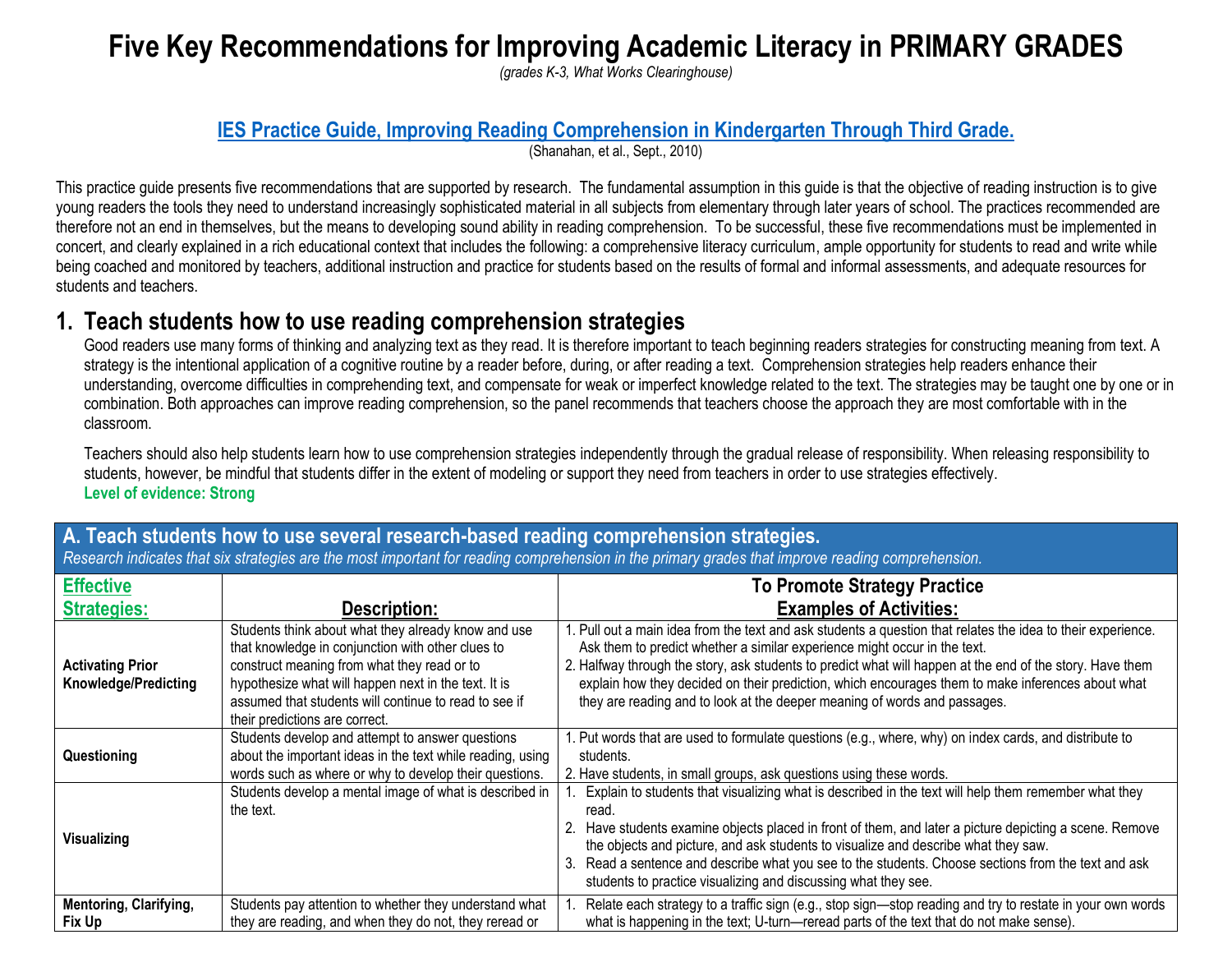|                              | use strategies that will help them understand what they                                                                                        | 2. | Write different reading comprehension strategies on cards with their signs, and have students work in                                                                                                                                                                                                                                                                                                     |
|------------------------------|------------------------------------------------------------------------------------------------------------------------------------------------|----|-----------------------------------------------------------------------------------------------------------------------------------------------------------------------------------------------------------------------------------------------------------------------------------------------------------------------------------------------------------------------------------------------------------|
|                              | have read.                                                                                                                                     |    | pairs to apply the strategies to text they do not understand.                                                                                                                                                                                                                                                                                                                                             |
| <b>Drawing Inferences</b>    | Students generate information that is important to<br>constructing meaning but that is missing from, or not<br>explicitly stated in, the text. |    | Teach students how to look for key words that help them understand text, and demonstrate how they<br>can draw inferences from such words. For example, a teacher might show that a passage that<br>mentions "clowns" and "acrobats" is probably taking place in a circus.<br>2. Identify key words in a sample passage of text and explain what students can learn about the passage<br>from those words. |
| <b>Summarizing/Retelling</b> | Students briefly describe, orally or in writing, the main<br>points of what they read.                                                         |    | Ask a student to describe the text in his or her own words to a partner or a teacher.<br>If a student has trouble doing this, ask questions such as "What comes next?" or "What else did the<br>passage say about [subject]?"                                                                                                                                                                             |

|                                              | B. Teach reading comprehension strategies individually or in combination.<br>Key reminder #1: Provides students with a sense of how each strategy is applied and how it differs from other strategies they've learned.<br>Key reminder #2: Create opportunities for students to read and practice using strategies with peers, teachers and independently.                                                                                                                                                                                                                                                                                                                                                                                                                                                                                                                                                                                                                                                                                     |                                                                                                                                                                              |
|----------------------------------------------|------------------------------------------------------------------------------------------------------------------------------------------------------------------------------------------------------------------------------------------------------------------------------------------------------------------------------------------------------------------------------------------------------------------------------------------------------------------------------------------------------------------------------------------------------------------------------------------------------------------------------------------------------------------------------------------------------------------------------------------------------------------------------------------------------------------------------------------------------------------------------------------------------------------------------------------------------------------------------------------------------------------------------------------------|------------------------------------------------------------------------------------------------------------------------------------------------------------------------------|
| <b>Examples of multiple</b>                  |                                                                                                                                                                                                                                                                                                                                                                                                                                                                                                                                                                                                                                                                                                                                                                                                                                                                                                                                                                                                                                                |                                                                                                                                                                              |
| strategy formats:                            | Overview:                                                                                                                                                                                                                                                                                                                                                                                                                                                                                                                                                                                                                                                                                                                                                                                                                                                                                                                                                                                                                                      | Typical strategies taught:                                                                                                                                                   |
| <b>Reciprocal Teaching</b>                   | Take turns leading a conversation on the text using four strategies modeled by the teacher. The<br>teacher describes all of the strategies in succession. The teacher then models each strategy in turn<br>and explains why the strategy helps students understand the text. This method usually occurs in<br>small groups.                                                                                                                                                                                                                                                                                                                                                                                                                                                                                                                                                                                                                                                                                                                    | Predicting<br>Clarifying<br>Questioning<br>Summarizing.<br>This combination is meant to give students the tools they need<br>to enhance and monitor their own comprehension. |
| <b>Transactional Strategy</b><br>Instruction | Focus on a few strategies at a time, concentrating on improving the students' memory,<br>comprehension, and problem-solving skills. The teacher selects from a large menu of strategies to<br>explicitly teach (see below). Teachers then explicitly teach the strategies by explaining strategy use<br>and processes, modeling the strategy using teaching "think-alouds," assisting in practicing the<br>strategy, and applying the strategy to reading and writing. Teachers should gradually release<br>responsibility to the students. Teachers may use these strategies to motivate students to involve<br>themselves in the text and to stimulate a class discussion about the text.                                                                                                                                                                                                                                                                                                                                                    | Activating prior knowledge<br>Predicting<br>Questioning<br>Visualizing<br>Summarizing<br>Monitoring<br>Clarifying<br>Goal setting<br><b>Text structure</b>                   |
| <b>Informed Strategies for</b><br>Learning   | Combine a variety of reading comprehension strategies to show students that the strategies they<br>learn are useful and necessary for being able to read with understanding. To begin, teachers can<br>explicitly teach several strategies that will help students to understand what they read. For example,<br>teachers can model how they monitor their own understanding by stopping periodically and asking<br>themselves whether they understand what they just read. When combining this strategy with others,<br>teachers can display a bulletin board linking each strategy to a picture or themed metaphor (e.g.,<br>various road signs) representing how to put each into practice (in the previous example, a stop sign<br>might remind students to stop and monitor their own understanding). The board serves as a reminder<br>during lessons and while students read independently. Teachers encourage students to be aware of<br>what they are reading, and students continually monitor and evaluate their own understanding. | Activating prior knowledge<br>Drawing inferences<br>Visualizing<br>Summarizing<br>Monitoring                                                                                 |
| <b>Concept Oriented Reading</b>              | Teach comprehension strategies in the context of learning about an overarching concept, typically in<br>the natural sciences, in order to engage students and motivate them to learn (Recommendation 5<br>describes the motivational components of this format). Teachers introduce one strategy per week,                                                                                                                                                                                                                                                                                                                                                                                                                                                                                                                                                                                                                                                                                                                                     | Activating prior knowledge<br>Questioning<br>Summarizing                                                                                                                     |

Text structure

systematically integrating the strategies in later weeks. Teachers can bring in other instructional practices, including hands-on activities, collaborative learning activities, and offering students some

choice in and control over what they learn.

**Instruction**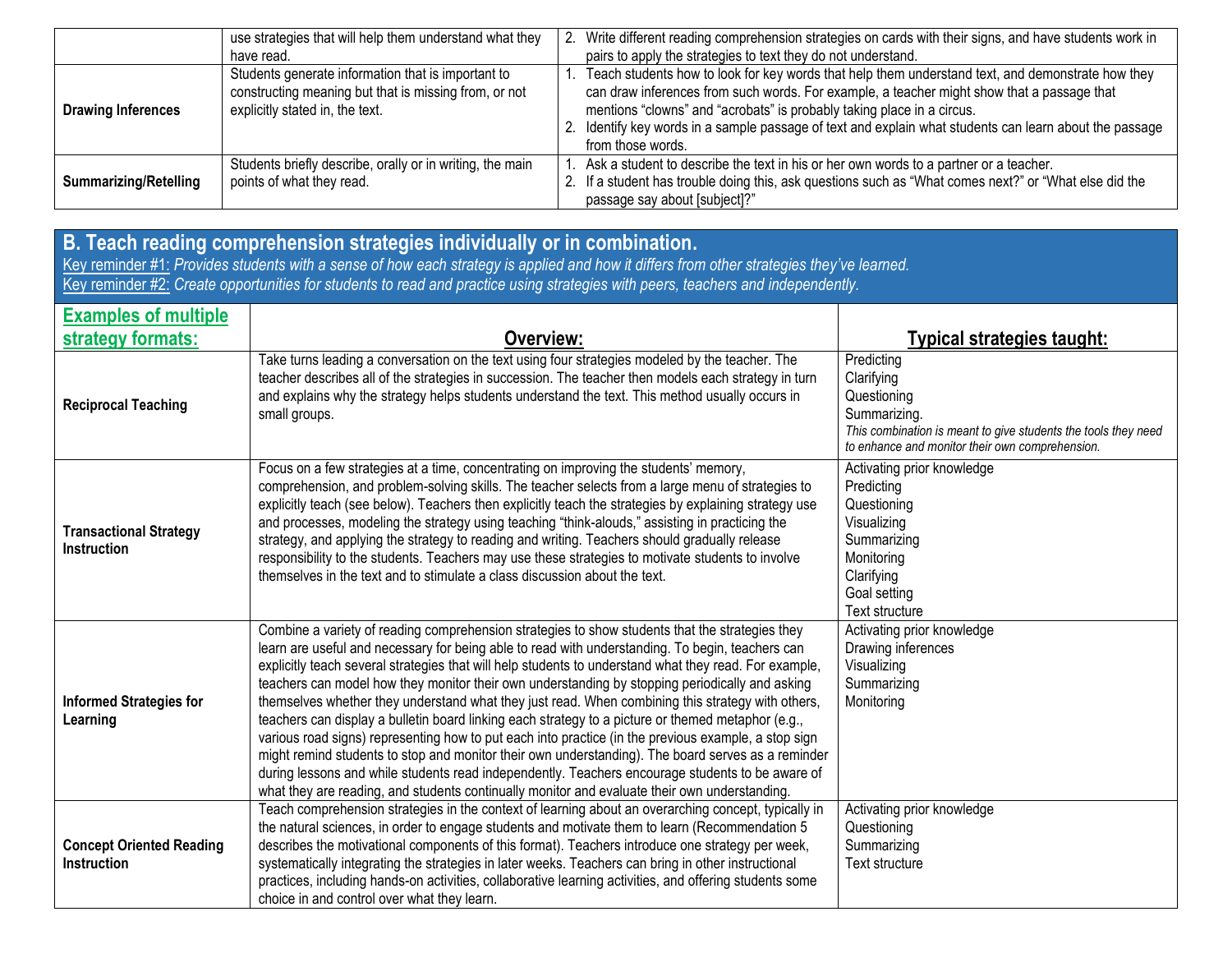### **C. Teach reading comprehension strategies by using a gradual release of responsibility.**

Key reminder #1: *Remind students to use not only the strategy they just learned by also others they already know, and offer tips on when to use the strategies.* Key reminder #2: *Talk with students about the value of using strategies to understand what they read so that they understand that strategies are important to both the assignment at hand and to reading in general.*

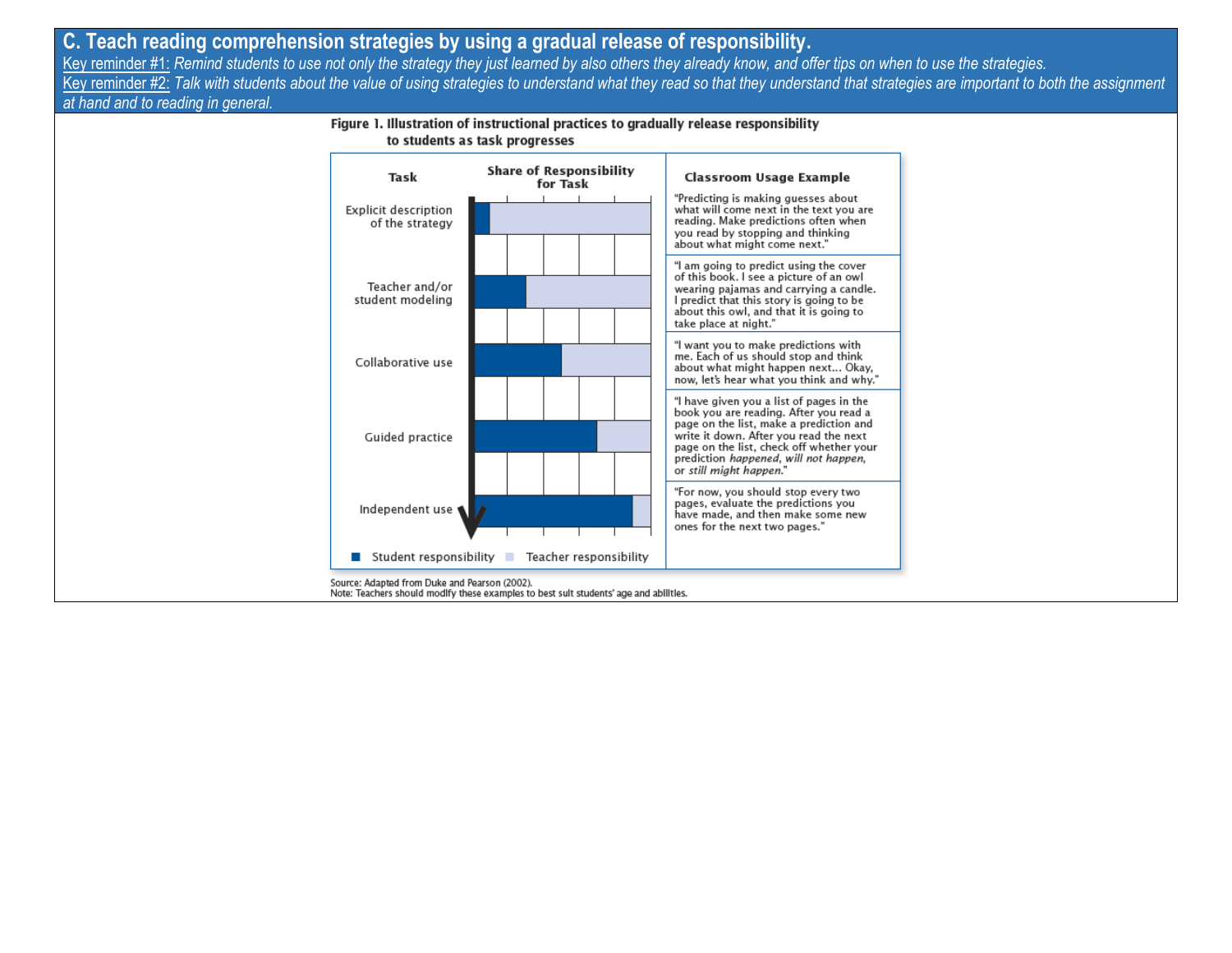# **2. Teach students to identify and use the text's organizational structure to comprehend, learn and remember content.**

Research indicates that students comprehend and remember content better when they are taught to recognize the structure of a text because it can help them to extract and construct meaning while reading. For instance, understanding how stories are organized helps students to distinguish between major and minor events and predict how a story might unfold. Students can begin to develop a sense of structure as early as kindergarten. Narrative texts portray a story, or sequence of related fictional or nonfictional events involving individuals or fictional characters; in the elementary grades, narrative texts can include historical fiction, fables, and autobiographies. Informational texts include expository writing, pieces that argue in favor of one position or another, and procedural texts and documents. In the elementary grades, informational texts can include news articles, speeches, and timelines. Although instruction at that stage is typically based on narrative text, students in the early grades should also be exposed to informational text because its structure can build their understanding and recall of key points. Teachers should teach students to recognize text structure by gradually releasing responsibility while keeping the goal of independent reading in mind. **Level of evidence: Moderate**

### **A. Explain how to identify and connect the parts of narrative texts.**

Key reminder #1: *Teachers should gradually introduce new structural elements in narrative texts while reinforcing elements that already have been taught.* Key reminder #2: *In some stories, there are multiple events, so students must identify the same structural element more than once. For example, Little Red Riding Hood is set both in the woods and Grandmother's house.*

### Table 5. Elements of structure in a narrative text<sup>a</sup>

| Element               | <b>Description</b>                                                                        | <b>Example</b>                                                                             |
|-----------------------|-------------------------------------------------------------------------------------------|--------------------------------------------------------------------------------------------|
| <b>Characters</b>     | Who the story was about                                                                   | A girl named Little Red Riding Hood, her grandmother,<br>and the wolf                      |
| Setting               | Where and when the story<br>happened                                                      | The forest and Grandmother's cabin, during the day                                         |
| Goal                  | What the main character was<br>trying to do                                               | Little Red Riding Hood set out to deliver a basket of food<br>to her sick grandmother.     |
| Problem               | Why the main character took<br>certain actions                                            | Little Red Riding Hood was not aware that the wolf had<br>eaten Grandmother.               |
| <b>Plot or Action</b> | What happened to the main<br>character or what she or he<br>did to try to solve a problem | She met the wolf on her way to Grandmother's, and the wolf<br>pretended to be Grandmother. |
| Resolution            | How the problem was solved<br>and how the story ended                                     | A nearby hunter rescued Little Red Riding Hood and her<br>grandmother from the wolf.       |
| Theme(s)              | General lessons or ideas                                                                  | You shouldn't talk to strangers.                                                           |

Source: The list of elements is drawn from Baumann and Bergeron (1993), Morrow (1996), and Pressley et al. (1990).

a Not all stories contain examples of conflict. The panel provides the Little Red Riding Hood example to illustrate one option for describing these elements to students. Some students from various cultural backgrounds may not be familiar with certain folktales like this one. Teachers should construct lessons around texts that are best sulted to their students.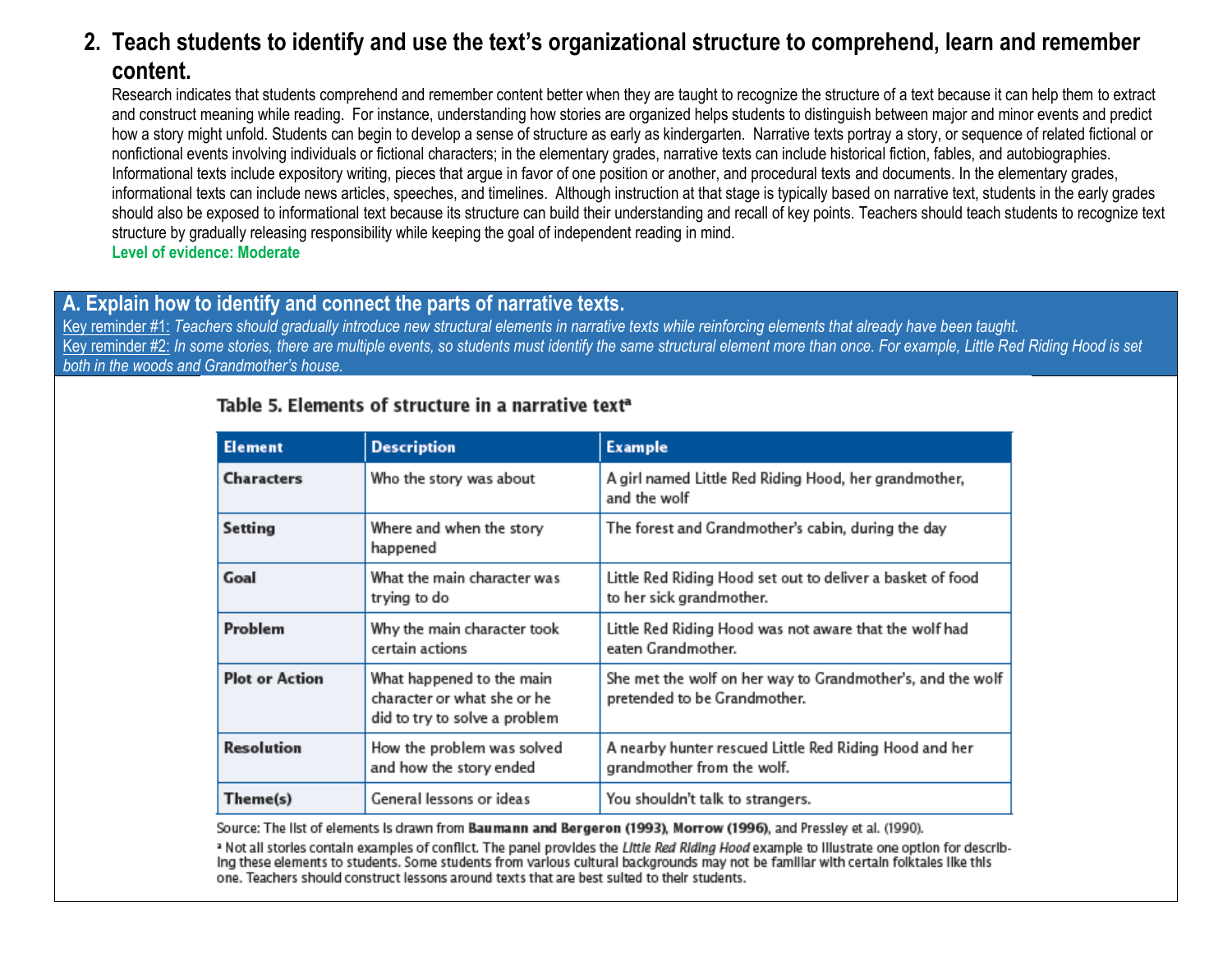### **B. Provide instruction on common structures of informational texts.**

Key reminder #1: *Teachers should instruct students not to rely solely on the clue words to identify the structure because those words may not always be used.* Key reminder #2: *Teachers should advise students that not all texts of a genre follow a single structure or only the structures listed above, and it is a good idea to use a variety of texts to communicate this message.*

Key reminder #3: *Teachers should provide opportunities for students to use their text structure knowledge to read and comprehend increasingly challenging texts, including those that incorporate multiple structures, cover unfamiliar content, or diverge from the most common structures.*

| <b>Structure</b>        | <b>Description</b>                                                                   | <b>Example</b>                                                                                                                                           | Common<br><b>Clue Words</b>                               | <b>Sample Activities</b>                                                                                                                                                                                                          |
|-------------------------|--------------------------------------------------------------------------------------|----------------------------------------------------------------------------------------------------------------------------------------------------------|-----------------------------------------------------------|-----------------------------------------------------------------------------------------------------------------------------------------------------------------------------------------------------------------------------------|
| <b>Description</b>      | What something<br>looks, feels, smells,<br>sounds, tastes like,<br>or is composed of | Characteristics of<br>a hurricane                                                                                                                        |                                                           | Have students use<br>the details in a descrip-<br>tive paragraph to<br>construct an<br>illustration or three-<br>dimensional display.                                                                                             |
| Sequence                | When or in what order<br>things happen                                               | A storm becomes<br>a hurricane                                                                                                                           | first, then, next, after,<br>later, finally               | Assign each student<br>to represent one<br>event in a sequence.<br>Ask the class to line<br>up in order and, start-<br>ing at the front of<br>the line, to explain or<br>enact their respective<br>events in turn.                |
| Problem and<br>Solution | What went wrong and<br>how it was or could<br>be fixed                               | Hurricane Katrina<br>destroyed homes and<br>stores, so groups like<br>the Red Cross had to<br>bring food and medi-<br>cine from other parts<br>of the US | because, in order<br>to, so that, trouble,<br>if, problem | Provide opportunities<br>for students to act<br>out key phases<br>of a passage.                                                                                                                                                   |
| <b>Cause and Effect</b> | How one event leads<br>to another                                                    | What happened to<br>the people who lived<br>in Louisiana after<br>Hurricane Katrina                                                                      | because, therefore,<br>cause, effect, so                  | Have students match<br>up pictures represent-<br>ing "causes" and<br>"effects" in a game-<br>like activity.                                                                                                                       |
| Compare and<br>Contrast | How things are alike<br>and different                                                | How hurricanes are<br>the same as or differ-<br>ent from tornadoes                                                                                       | both, alike, unalike,<br>but, however, than               | Set out overlapping<br>hula hoops, one to<br>represent each side<br>of the comparison,<br>and have students<br>sort visual repre-<br>sentations of each<br>characteristic into the<br>shared and different<br>areas of each hoop. |

### Table 6. Structures of informational text

Source: The list of structures was derived from Williams et al. (2007) and Duke (2000). The panel developed the definitions and examples for Illustrative purposes.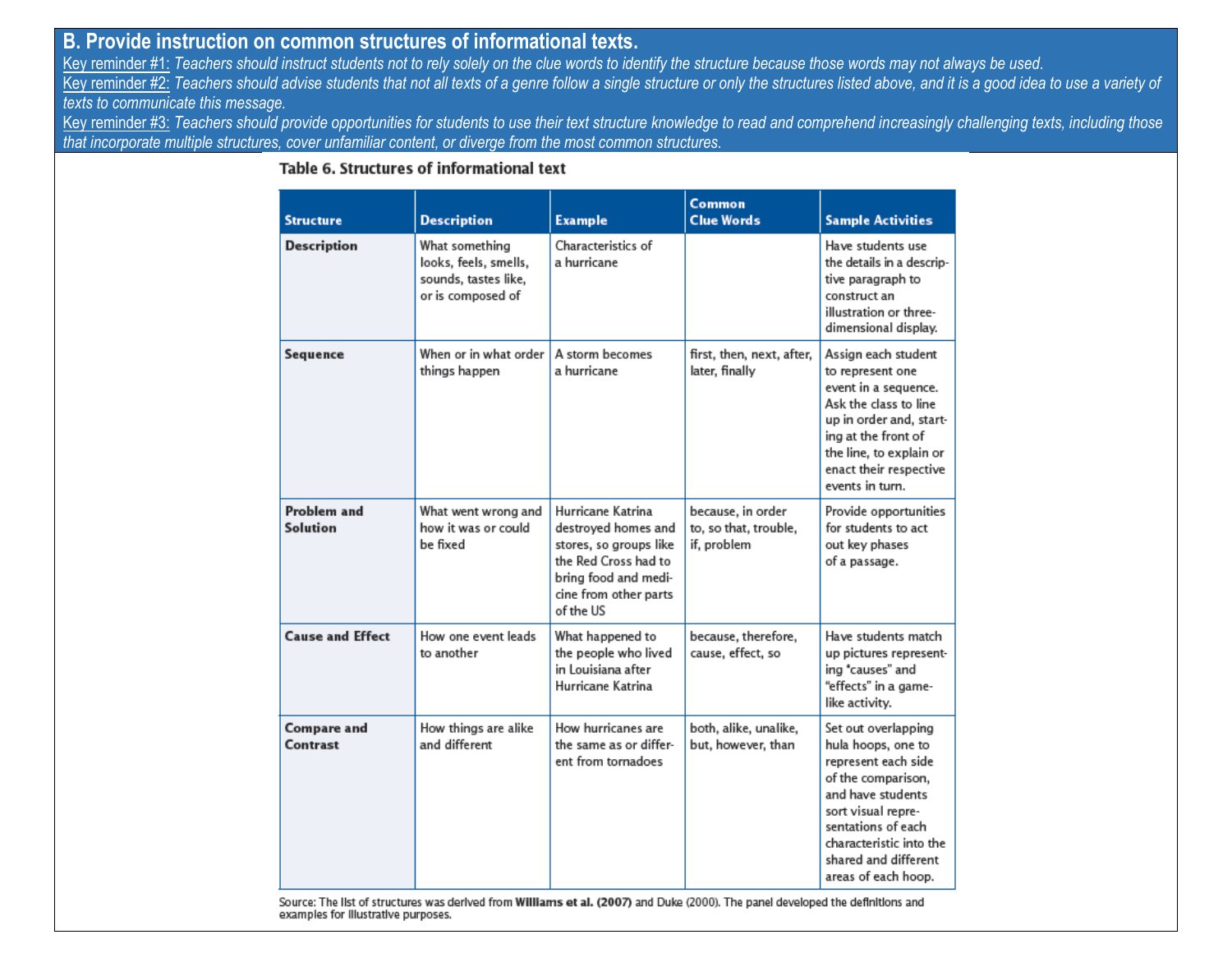# **3. Guide students through focused, high-quality discussion on the meaning of text.**

The panel recommends that teachers lead their students through focused, high-quality discussions in order to help them develop a deeper understanding of what they read. Such discussions among students or between the students and the teacher go beyond simply asking and answering surface-level questions to a more thoughtful exploration of the text. Through this type of exploration, students learn how to argue for or against points raised in the discussion, resolve ambiguities in the text, and draw conclusions or inferences about the text.

#### **Level of evidence: Minimal Evidence**

NOTE ABOUT MINIMAL EVIDENCE: There is minimal evidence that participating in high-quality discussion improves reading comprehension for the target population; most studies on using discussions either observed older student or were not designed to conclusively prove the effectiveness of such discussions. Despite this, the panel believes these types of discussions are critical tools for helping students understand what they read. The use of di teaching has a long history, and the panel is aware of extensive evidence of its effectiveness with older learners. Thus, the lack of evidence supporting this practice with younger students is because the claim has rarely empirically and not because studies have failed to find discussion to be effective. For these reasons, and drawing on the panelists' own experiences in working with and observing the learning of young children, the panel b *be an important recommendation.*

### **A. Structure the discussion to complement the text, the instructional purpose, and the readers' ability and grade level.**

#### Adapting for Younger Students

- #1: *Take a greater role by asking more questions when working with younger students.*
- #2: *Explicitly model how to think about the question. For example, the teacher could say: "The question asks about what koalas eat. I am going to look for a heading that talks about food or eating. Headings are these larger, boldface words that tell us what a part of the text is about. Here's a heading that says 'Food for Koalas.' I am going to read that section. I think it will tell me what koalas eat."*
- #3: *Read aloud and ask students periodically about what's happening, what the story is about, or what they think is going to happen.*
- #4: *Facilitate a discussion by using a variety of higher-level questions that prompt the students to interpret the text.*
- #5: *Read a selection aloud, and have students discuss it with a partner and then report back to the class. To start a discussion at that point, the teacher can ask students whether they think the character did the right thing.*

# Table 7. Description of NAEP categories of comprehension

| <b>Category of Comprehension</b> | <b>Description</b>                                                                                                                                                                                                                                                                                                                                                                              |
|----------------------------------|-------------------------------------------------------------------------------------------------------------------------------------------------------------------------------------------------------------------------------------------------------------------------------------------------------------------------------------------------------------------------------------------------|
| <b>Locate and Recall</b>         | Identify the main ideas and supporting details; find elements of<br>a story; focus on small amounts of text                                                                                                                                                                                                                                                                                     |
| Integrate and Interpret          | Compare and contrast information or actions by characters; examine<br>connections across parts of text; consider alternatives to what is pre-<br>sented in the text; use mental images                                                                                                                                                                                                          |
| <b>Critique and Evaluate</b>     | Assess text from numerous perspectives, synthesizing what is read<br>with other texts and other experiences; determine what is most sig-<br>nificant in a passage; judge whether and the extent to which certain<br>features in the text accomplish the purpose of the text; judge either<br>the likelihood that an event could actually occur or the adequacy of<br>an explanation in the text |

Source: Categories of comprehension and their descriptions are drawn from the Reading Framework for the 2009 National Assessment of Educational Progress, National Assessment Governing Board (2008), where they are referred to as "cognitive targets."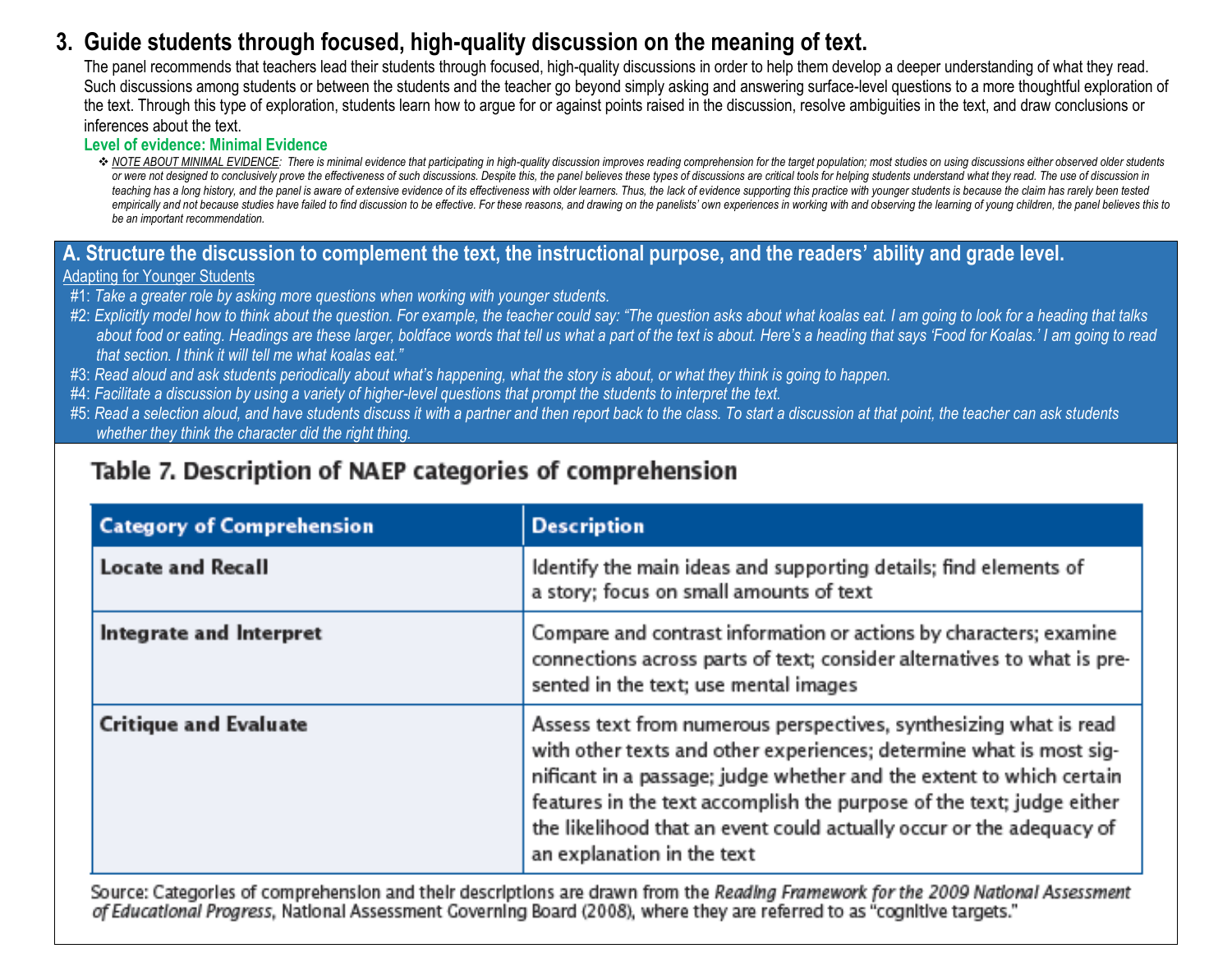# **B. Develop discussion questions that require students to think deeply about text.**

### Adapting for Younger Students

#1: These types of questions can be adapted to students in kindergarten through 3rd grade, but teachers of students in kindergarten or 1st grade who are just becoming familiar with these types of questions may have to ask more follow-up questions to clarify what in the text led the students to respond as they did. Specifically, younger students may *find it difficult to take on the viewpoint of the author or a specific character. Teacher guidance can help them recognize and appreciate those viewpoints, drawing on the empathy that children have at this age.*

# Table 7. Description of NAEP categories of comprehension

| <b>Category of Comprehension</b> | <b>Description</b>                                                                                                                                                                                                                                                                                                                                                                              |
|----------------------------------|-------------------------------------------------------------------------------------------------------------------------------------------------------------------------------------------------------------------------------------------------------------------------------------------------------------------------------------------------------------------------------------------------|
| <b>Locate and Recall</b>         | Identify the main ideas and supporting details; find elements of<br>a story; focus on small amounts of text                                                                                                                                                                                                                                                                                     |
| Integrate and Interpret          | Compare and contrast information or actions by characters; examine<br>connections across parts of text; consider alternatives to what is pre-<br>sented in the text; use mental images                                                                                                                                                                                                          |
| <b>Critique and Evaluate</b>     | Assess text from numerous perspectives, synthesizing what is read<br>with other texts and other experiences; determine what is most sig-<br>nificant in a passage; judge whether and the extent to which certain<br>features in the text accomplish the purpose of the text; judge either<br>the likelihood that an event could actually occur or the adequacy of<br>an explanation in the text |

Source: Categories of comprehension and their descriptions are drawn from the Reading Framework for the 2009 National Assessment of Educational Progress, National Assessment Governing Board (2008), where they are referred to as "cognitive targets."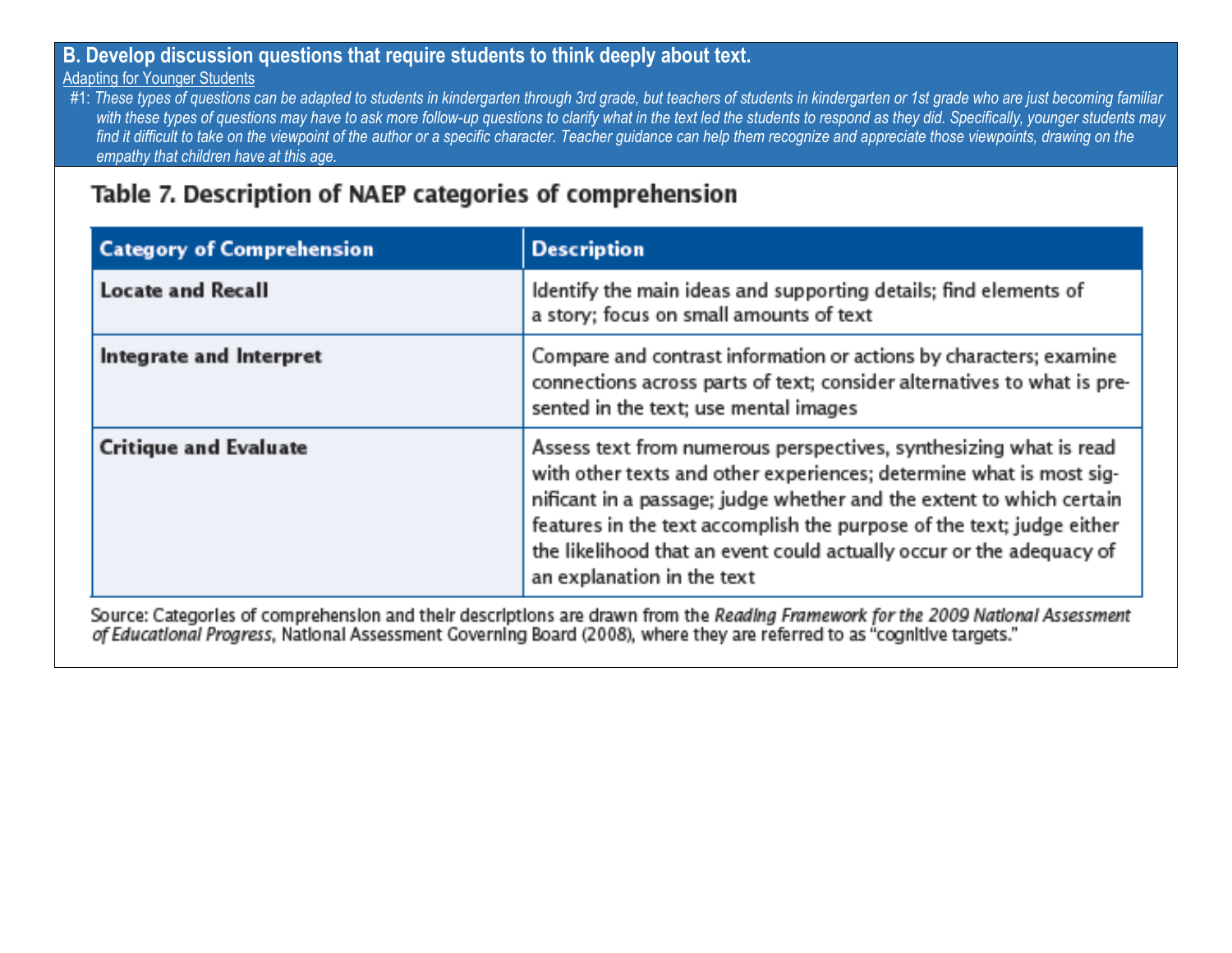| Examples of recommended follow-up questions:                                                              |  |
|-----------------------------------------------------------------------------------------------------------|--|
|                                                                                                           |  |
| What makes you say that?                                                                                  |  |
| • What happened in the book that makes you think that?                                                    |  |
| Can you explain what you meant when you said 2                                                            |  |
| • Do you agree with what _______ said? Why or why not?                                                    |  |
| • How does what you said connect with what _______ already said?                                          |  |
| • What does the author say about that?                                                                    |  |
| Let's see if what we read provides us with any information that can resolve<br>'s disagreement.<br>'s and |  |

# Table 8. Sample discussion questions related to NAEP categories of comprehension

| <b>Locate and Recall</b>     | What is the main idea of this section?<br>Who were the main characters in Goldilocks and the Three Bears?                                                                                                                                                                                                                                                               |
|------------------------------|-------------------------------------------------------------------------------------------------------------------------------------------------------------------------------------------------------------------------------------------------------------------------------------------------------------------------------------------------------------------------|
| Integrate and Interpret      | How did the bears feel when they found Goldilocks? Why did they<br>feel that way?<br>How did Goldilocks feel? Why did she feel that way?<br>What are the differences between how Goldilocks and the bears felt?                                                                                                                                                         |
| <b>Critique and Evaluate</b> | What do you think is the most important message in this story?<br>How well did the author describe the new ideas in what you just<br>read? If the author asked you what she could have done differently<br>or better to help other students understand, what would you tell her?<br>How might Goldilocks behave in the future based on her experience<br>in this story? |

Source: Categorles of comprehension are drawn from the Reading Framework for the 2009 National Assessment of Educational Progress, National Assessment Coverning Board (2008), where they are referred to as "cognitive targets." The panel created sample questions for illustrative purposes.

## **D. Have students lead structured small-group discussions.**

Adapting for younger students:

 #1: *Small-group discussions for younger students will be shorter and more structured than discussions for older students; the questions will also require more follow-up questions.*

Key Reminder #1: *Because it will take time for students to understand how to moderate their own discussions, it is imperative that teachers provide scaffolding and practice to*  support the students' growth in this area (e.g., asking them to clarify what they mean, whether they agree with a prior statement, or whether there is more to add before moving on *to the next topic85). For additional support, students in the upper elementary grades may help model peer-led discussion for younger students.*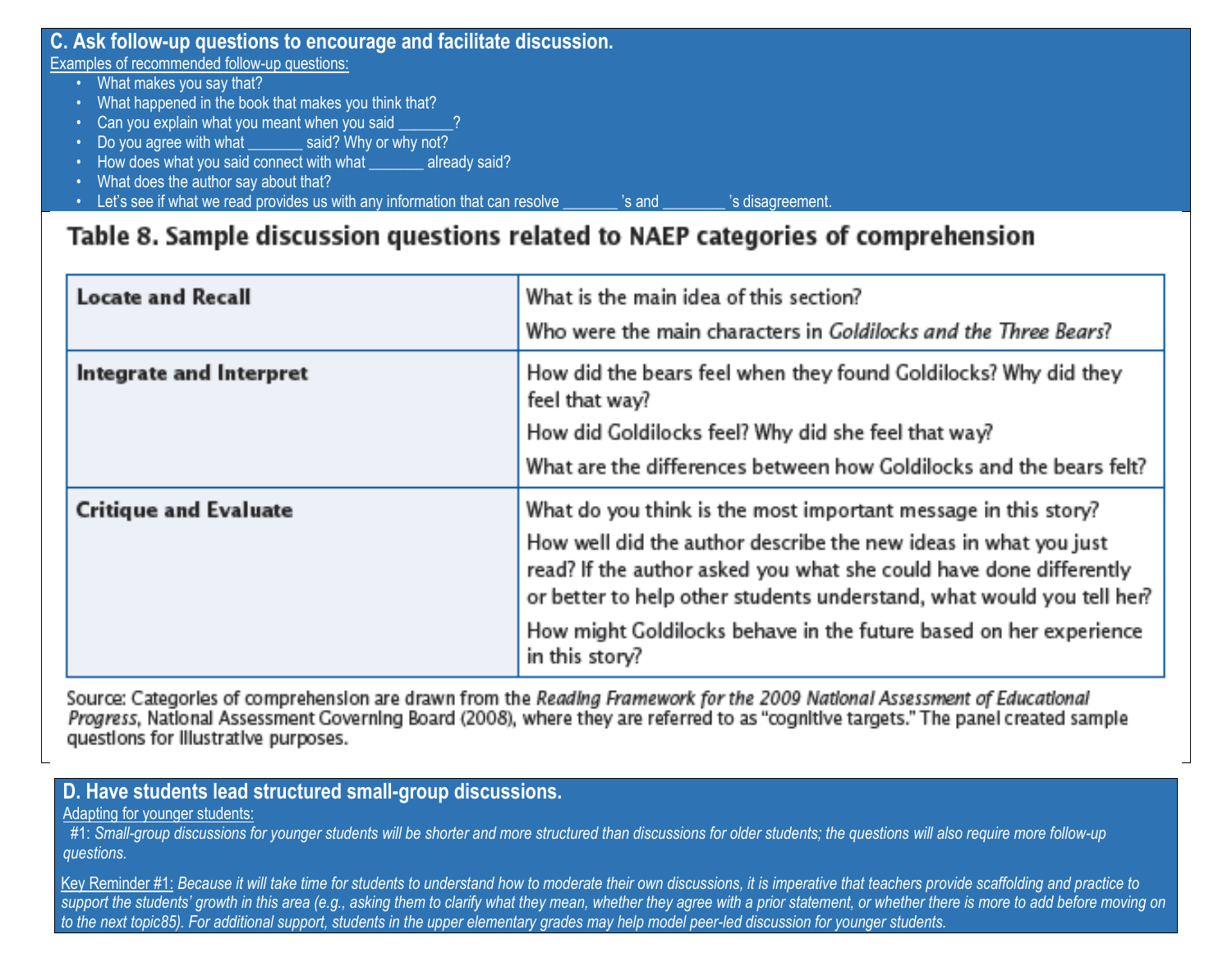# **4. Select texts purposefully to support comprehension development.**

There is no such thing as "one-size-fits-all" when it comes to selecting a text for teaching reading comprehension. The panel believes that early exposure to different types of text builds the capacity to understand the large variety of reading material that students will encounter as they move from grade to grade. Not only should teachers introduce students to a variety of texts, but teachers should also ensure that a selected text (1) is rich in depth of ideas and information, (2) has a level of difficulty commensurate with the students' word-reading and comprehension skills, and (3) supports the purpose of the lesson. There are no specific texts that the panel believes are more appropriate than others for strategy training. Specifically for younger students, the panel believes that all texts require students to make inferences or check their understanding, and students' comprehension could always be enhanced by retelling elements of the text.

### **Level of evidence: Minimal Evidence**

\* NOTE ABOUT MINIMAL EVIDENCE: There is minimal evidence that participating in high-quality discussion improves reading comprehension for the target population; most studies on using discussions either observed older stude or were not designed to conclusively prove the effectiveness of such discussions. Despite this, the panel believes these types of discussions are critical tools for helping students understand what they read. The use of di teaching has a long history, and the panel is aware of extensive evidence of its effectiveness with older learners. Thus, the lack of evidence supporting this practice with younger students is because the claim has rarely empirically and not because studies have failed to find discussion to be effective. For these reasons, and drawing on the panelists' own experiences in working with and observing the learning of young children, the panel b *be an important recommendation.*

### **A. Teach reading comprehension with multiple genres of text.**

The NAEP Reading Framework divides texts into the two broad types of literary and informational. Literary texts include narratives, which portray a story, or sequence of related fictional or nonfictional events involving individuals or fictional characters, and poetry. Informational texts analyze or describe factual information about the natural or social world. The panel recommends that teachers use both literary and informational texts to teach reading comprehension instruction, because a student's mastery of one does not necessarily transfer to the other.

Literary texts include fiction, literary nonfiction, and poetry; in the elementary grades, literary texts can include historical fiction, fables, and autobiographies.

**Informational texts** include expository writing, pieces that argue in favor of one position or another, and procedural texts and documents. In the elementary grades, informational texts can include such texts as news articles, speeches, and timelines.

### **B. Choose texts of high quality with richness and depth of ideas and information.**

Stories with strong literary merit and informational texts that are accurate, well-written, and engaging are consistently a good choice for teaching reading comprehension. Many resources are available to teachers as they search for high-quality texts, including lists of children's book award winners.97 Following are some features of high-quality text that place appropriate demands on young readers' interpretive abilities:

- Rich content (e.g., character development in literary text or elaborate detail in informational text)
- Strong organization
- Variation and richness in word choice and sentence structure

## **C. Choose texts with word recognition and comprehension difficulty appropriate for the students' reading ability and the instructional activity.**

### **D. Use texts that support the purpose of instruction.**

Given the large variety of possible goals, the panel believes these points are important for teachers to consider when selecting texts to support the instructional purpose. When the teacher is:

- Giving a lesson on text structure: Begin with a text about a familiar topic in which the structure is easy to identify. Move to a text on a less familiar topic and with a somewhat more complex structure.
- Introducing students to a strategy (such as summarizing): Select a text where the strategy is easily applied. Once students have had time to practice, select a more challenging text.
- Building a student's depth of understanding: Avoid texts that only reinforce a student's knowledge of sound-letter relationships. These types of texts are more suitable for practicing decoding and word recognition.
- Teaching students to make predictions: Select a text that is unfamiliar to them, or one in which many outcomes are possible.
- Reading with students (such as with a big book or digitally projected text): Select a text that is just above the students' reading level.
- Reading to students (such as a readaloud): Select a text that is well above the students' reading level but is at their listening comprehension level.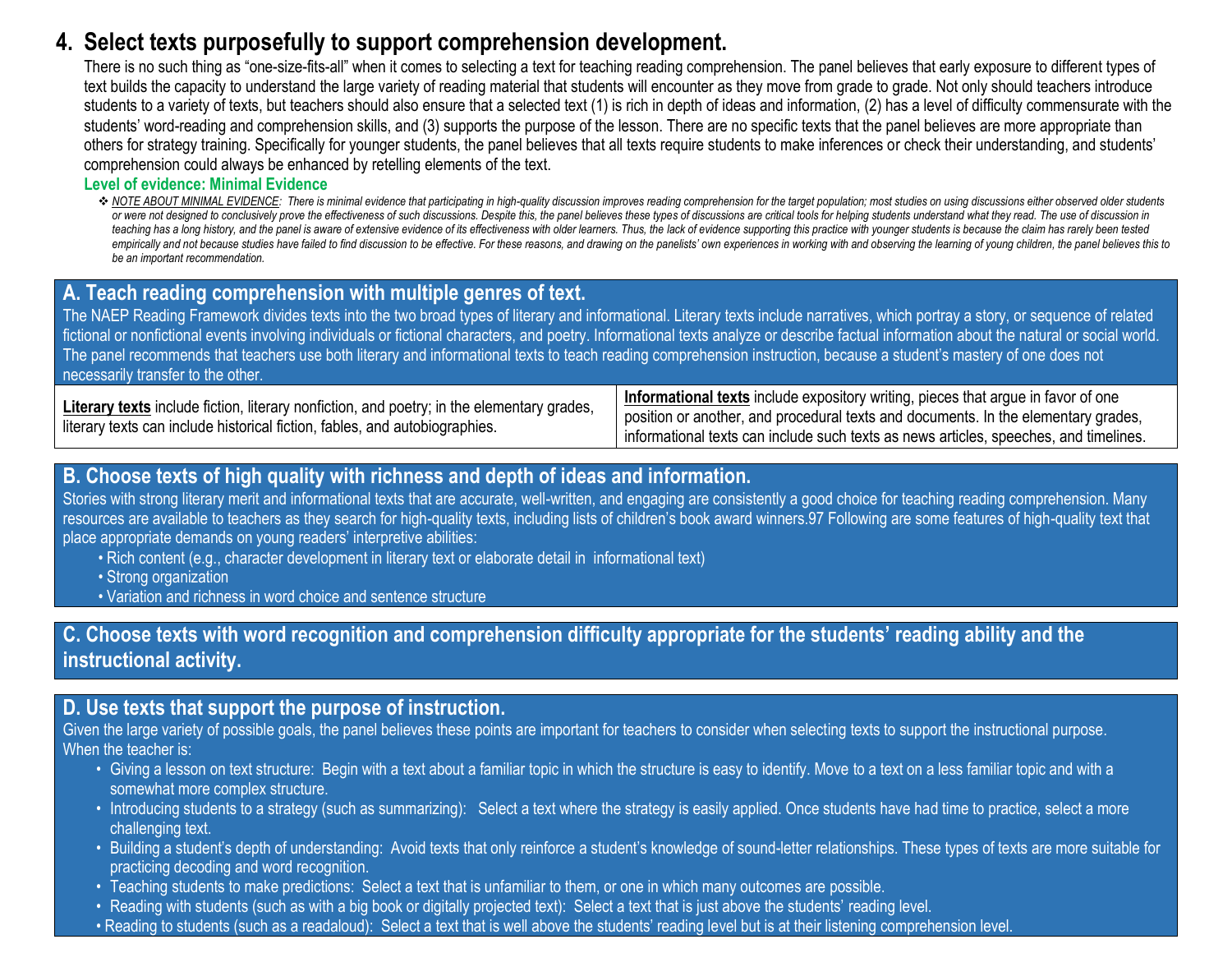# **5. Establish an engaging and motivating context in which to teach reading comprehension.**

Students must actively engage with text to extract and construct its meaning, and they will become better readers if they are taught reading comprehension in an engaging, motivating context. A teacher can create this context by clearly conveying the purpose of each lesson, explaining to students how the comprehension strategies will help them learn, and impressing on them that the power to be successful readers rests as much with them as it does with their teacher. In addition, the panel believes that teachers must help students focus not only on completing classroom tasks but also, and more importantly, on the larger goal of learning. Teachers should choose reading materials that offer students a choice in what to read and an opportunity to collaborate with one another by retelling elements of the text.

**Level of evidence: Moderate Evidence**

## **A. Help students discover the purpose and benefits of reading.**

### Adapting for Younger Students

- #1: *If students cannot yet read what is posted around the classroom, pair the text with pictures.*
- #2: *Although some students may not yet be able to read an entire book on their own, literacy centers can get students excited about reading by providing a special place in which they can read at their own level and pace.*

Key Reminder #1: *Promote literacy by encouraging students to see value in each reading activity.117*

- Relate a new text to others that students have already read and enjoyed.
- Point out other books written by the same author.
- Identify texts on topics in which students have expressed interest.

### **B. Create opportunities for students to see themselves as successful readers.**

### **C. Give students reading choices.**

### Adapting for Younger Students

#1: *Provide limited and specific choices. This can help them learn how to make choices and stay on task.*

Reading choices should be in line with the teacher's instructional purpose. The panel encourages teachers to think creatively about how to give their students a choice in what they read. For example, teachers can:

- Allow students to choose from a variety of reading activities or centers. Students could go to their classroom literacy center and choose to read to themselves, to a friend or stuffed animal, or to a tape recorder that would later be reviewed by the teacher.
- Permit students to choose the order in which they complete their work. When flexibility is possible, teachers can allow students to decide which center to visit or which text to read first within a set time frame.
- Encourage students to think of questions that lead them to texts that will hold their interest. Teachers can support students in finding topics that interest them during reading activities. For example, one student might be interested in the weather, and the teacher may guide him or her toward asking, "Where does thunder come from?" and then direct the student to a text that could answer his or her question.
- Allow students to choose how to respond to a text. Students might present what they learned from their book to the class, work in a group to dramatize a story, keep a journal about the text, or compose an alternative ending to a story for others to read.
- Give students a choice in where they can read. Some students might be more comfortable reading at their desks or in a secluded corner of the classroom where they are better able to concentrate. For others, a comfortable chair or carpeted area with pillows might be more inviting.
- • Allow students to choose from a selection of texts that serve an instructional purpose. For example, to teach about the similarities and differences between animals, teachers might allow students to choose from various texts about animals and ask them to report on what they learned to the group. Students can also take turns selecting a text for the teacher to read aloud to the class from a limited range of options appropriate to the lesson.

## **D. Give students the opportunity to learn by collaborating with their peers.**

### Adapting for Younger Students

#1: *Teachers can provide props such as cutouts or puppets and model how the students will use the puppets to retell the story.*

Key Reminder #1: *Encourage students to support and motivate one another as they do challenging reading comprehension activities.*